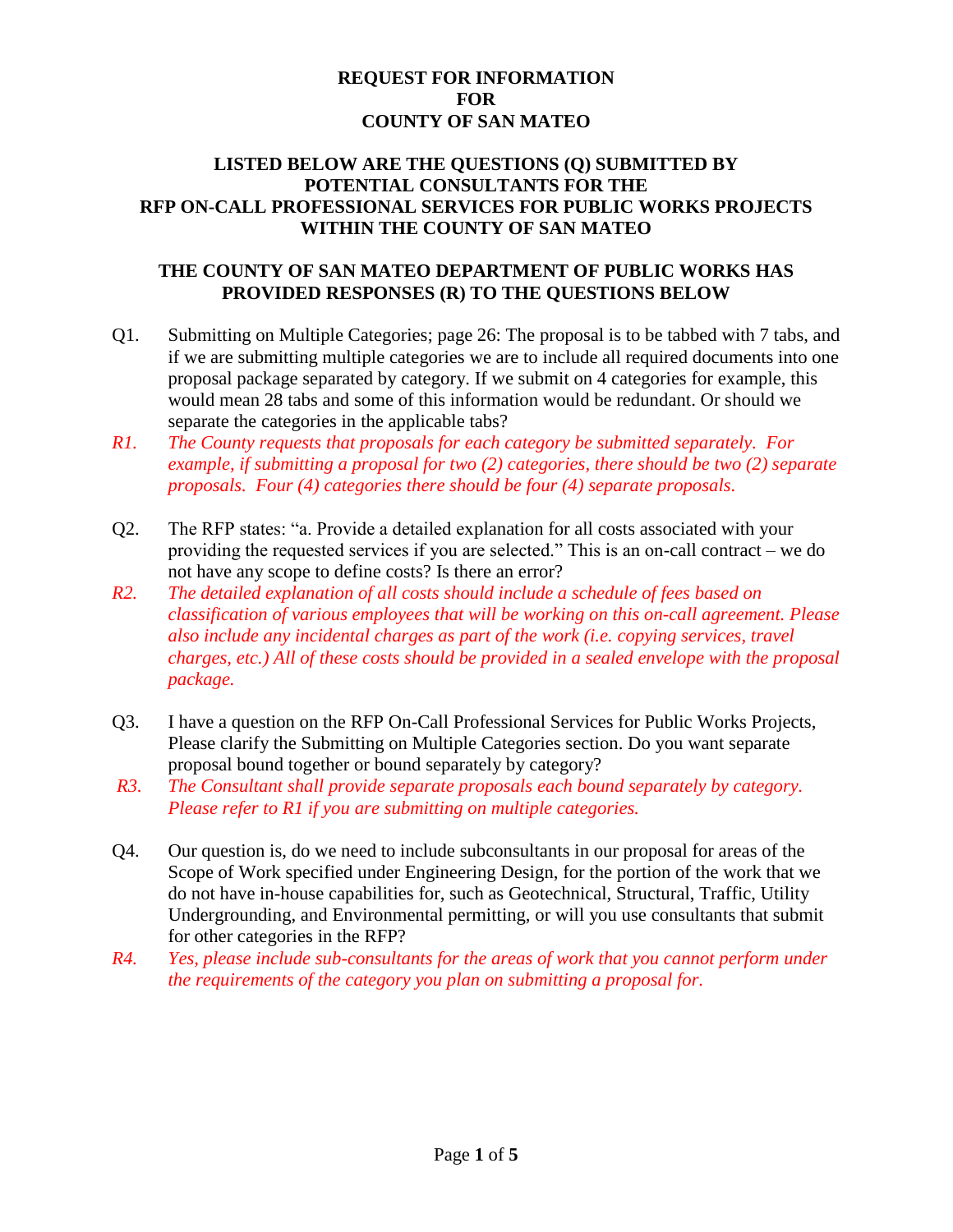- Q5. Under Tab 2 Proposed Approach the RFP states: "Please attach a project plan, if appropriate". Can you please clarify what the County would like to see for consultants submitting SOQ's for Category 2 Environmental Study and Document Preparation and Category 8 Mitigation Monitoring? Would the County like to see an example scope of work or an example CEQA document or technical report? Is submitting any type of document or plan for these categories desirable?
- *R5. The County has no preference on how the proposal is to be developed. Please provide information that you deem will be relevant to the County during the review process that will help the County understand your experience within the Category.*
- Q6. Tab 5 Cost to the Department for Primary Services requests information on cost and the RFP clearly states that: "This schedule of costs will need to be provided in a sealed envelope with the proposal package". Please clarify if all the information requested under this tab is to be submitted in a sealed envelope or only the schedule of fees. In other words, items a and b are discussed under Tab 5 (and limited to 4-duplex pages) but fee schedules requested under item C are to be submitted in a sealed envelope?
- *R6. The Schedule of Fees will need to be submitted in a sealed envelope. All other cost information (reproduction costs, travel costs, lodging, etc.) will be included in TAB 5 of the proposal.*
- Q7. We are submitting qualifications for two separate categories. Would the County like two separate, sealed schedule of fees submitted, one for each category?
- *R7. Yes, please include one proposal per category and corresponding schedule of fees per each category that you will submit. If you plan on submitting two separate categories then you must submit two separate proposals with corresponding fee schedules for those categories.*
- Q8. Under the services described for Category 2 Environmental Study and Document Preparation can you please clarify whether the water quality/supply studies would be focused on streamflow studies or domestic water demand?
- *R8. It is unknown at this point what the scope of work will encompass. Please include all experience that you deem relevant per the Category.*
- Q9. Tab 5 a. states to provide a detailed explanation for all costs associated with your providing the requested services if selected. An on-call project involves various types of projects. What detailed information are you looking for that would cover various types of projects
- *R9. Please refer to R6, above.*
- Q10. We read R2 from 7/31/15 regarding providing detailed explanation for all costs but would like clarification on what should be in the sealed envelope and what should go behind Tab#5.
- *R10. Please refer to R6, above.*
- Q11. Please clarify if the County wants us to submit project write ups to help demonstrate our experience. If yes, which tabbed section should it go in? Will adding project write ups affect the page limits per section? (We didn't see project write ups listed in this RFP)
- *R11. The County has no preference on how the proposal is to be developed. Please provide information that you deem will be relevant to the County during the review process that will help the County understand your experience within the Category.*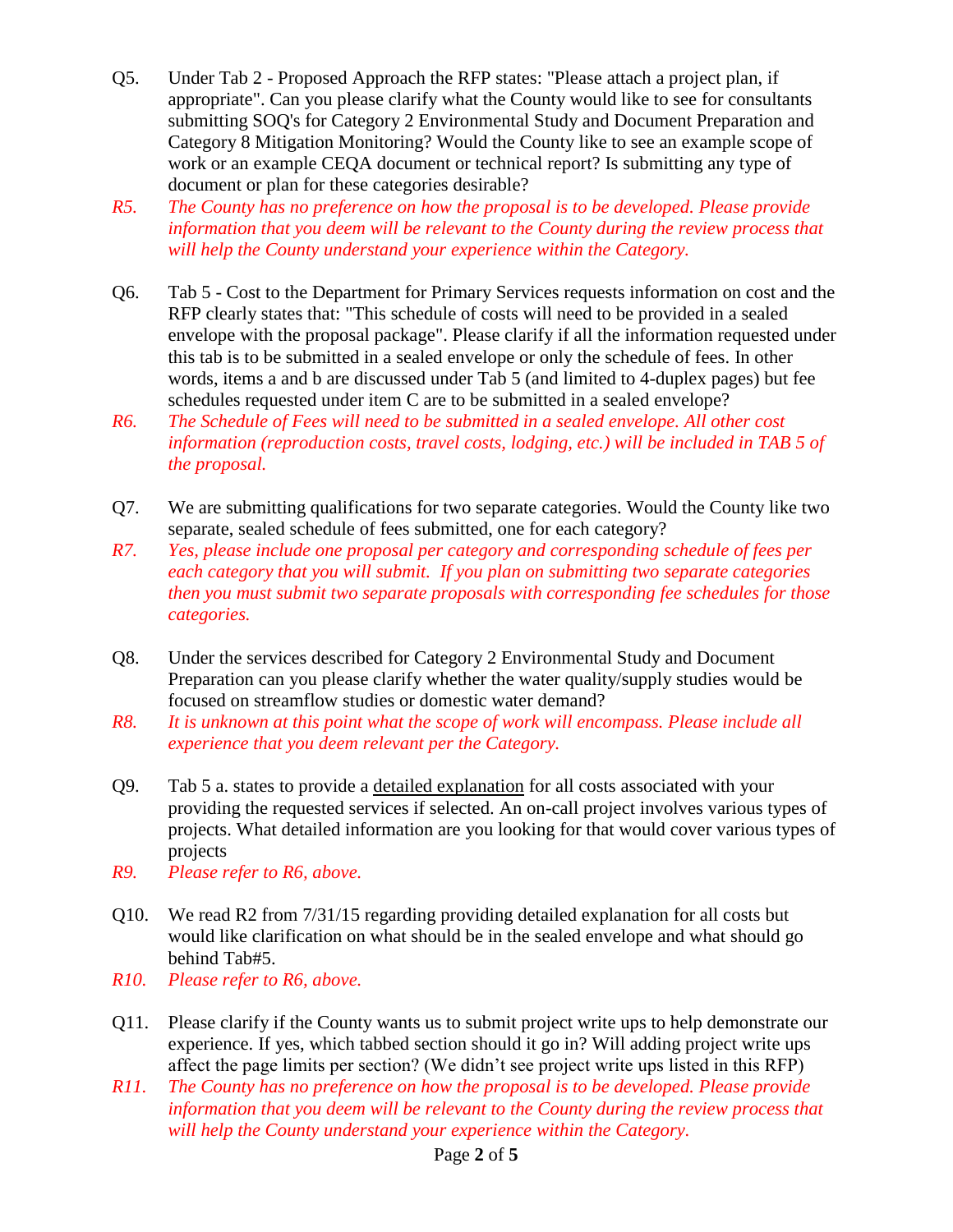- Q12. Should we provide hourly rates and/or any additional information for subconsultants on the team? If yes, which tabbed section(s) should it go in? Will adding this new information affect the page limits per section? (We didn't see subconsultant information requested for this RFP)
- *R12. If you are submitting sub-consultants on the team, please include the sub-consultant Schedule of Fees in the sealed envelope.*
- Q13. Will the County consider extending the deadline for Questions on this RFP?
- *R13. No, the deadline to submit questions will remain August 4, 2015.*
- Q14. You have supplied forms and information in SECTION VI called ENCLOSURES. Are these forms required for submittal with our proposal or just informational pieces?
- *R14. Enclosure 1 shall be completed and submitted along with the proposal. The other enclosures are informational only, however, please refer to the requirement TAB 7, each proposal will need to contain a statement from the Consultant on the ability to comply with each of the terms of the County's standard contract.*
- Q15. I have a question regarding the Engineering Design Services Scope of Work listed on page 13. The second bullet point states… "Perform field testing, including but not limited to, soil borings, soils analysis, and any other tests deemed necessary by the Engineer. Tests will be performed to current Caltrans standards." Will this role be taken on by the Geotechnical Engineer retained through this contract, or will the Civil Engineer need to bring on a Geotechnical Engineer in order to fulfill this request?
- *R15. The Consultant will need to have the ability to perform these test under Category 1 Engineering Design. A sub-consultant may be used for these services.*
- Q16. We have read through the RFP instruction pages and see **Enclosure 1. Contractor's Declaration Form** but are unclear if it should be returned with this RFP. Please clarify whether Enclosure 1 should be completed and returned with the proposal. If the form shall be included, what tabbed section should it go in? Will it affect the page limits of the RFP?
- *R16. Enclosure 1 shall be completed and submitted along with the proposal. The Enclosures are for information purposed only. Please refer to R14, above.*
- Q17. We are assuming that for the Pipe Network Evaluation services, the County is interested in experience with storm water collection systems, potable drinking water systems and sanitary sewer collection systems. Please confirm.
- *R17. Yes.*
- Q18. Work completed for Category 2 "Environmental Study and Document Preparation" may require input from technical subconsultants for some projects. Does the County prefer that firms proposing for Category 2 include subconsultants in the proposal, or does the County prefer that technical subconsultants are not included in the proposal and then drawn from the on-call list for other Categories on an as-needed basis?
- *R18. Please include any sub-consultants that may be required in your proposal for only the category you plan on submitting a proposal for. Please refer to R4, above.*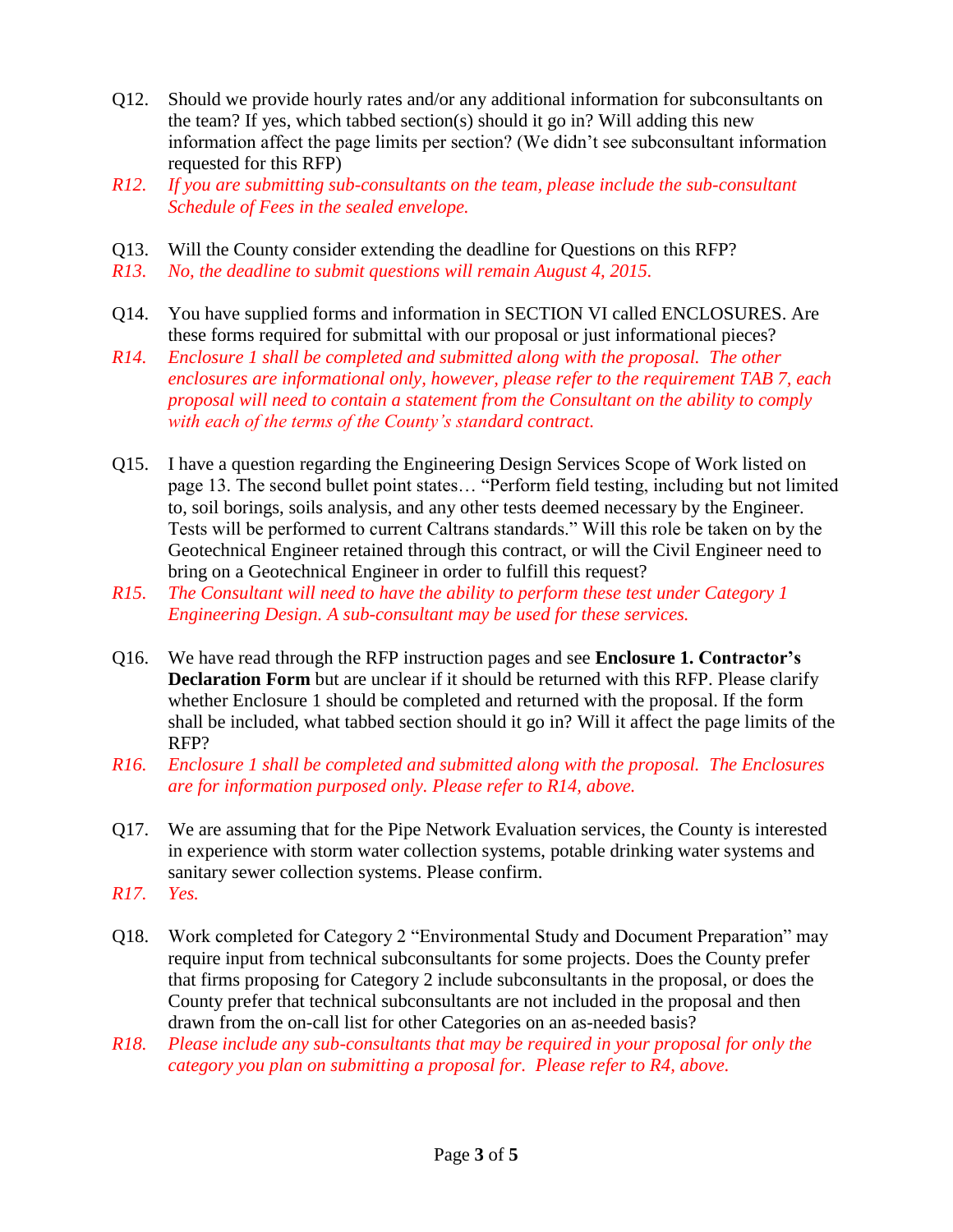- Q19. We noted that Section IV of the proposal does not include a specific location for providing example project descriptions. Would the County like to see example project descriptions, or is the preference to see projects associated only with key staff? If the County would like to see specific project descriptions, please clarify the appropriate location for those descriptions per Section IV of the RFP.
- *R19. The County has no preference on how the proposal is to be developed. Please provide information that you deem will be relevant to the County during the review process that will help the County understand your experience within the Category. Please refer to R11, above.*
- Q20. How many firms does the County intend to select for the on-call list, and specifically, for Categories 2 and 8?
- *R20. The amount of contracts awarded will be based on the number of proposals received and the quality of proposals received. At this time, the County anticipates awarding up to three (3) contracts per Category.*
- Q21. For Category 8: Will each scope of work include an entire project, or will on-calls be brought in at various stages of a project to complete certain tasks (i.e., for a roadwidening project, will the on-call be responsible for the pre-construction surveys, monitoring or inspections during work, and post-construction monitoring or will a different on-call be conducting each task)?
- *R21. At this point it is unknown the level of effort that will be required for potential projects. The County anticipates that both of these scenarios may likely be encountered during the course of the contract.*
- Q22. For Category 8, page 18 "consultant shall provide various biological assessments and monitoring services": Will biological assessments be conducted as part of project planning, i.e. include reporting and identification of potential permit requirements and special-status species?
- *R22. Not as part of Category 8, all biological assessments will be included in Category 2.*
- Q23. For Category 8, page 18 "Consultant shall also provide documentation to various regulatory agencies": Will the consultant also be required to consult with agencies on recommended measures or in support of project design?
- *R23. Not as part of Category 8, all design work will be included in Category 2.*
- Q24. Is hand delivery of the proposal acceptable?
- *R24. Yes, please deliver to the front desk receptionist of the County of San Mateo Department of Public Works, 555 County Center, 5th Floor, Redwood City, CA 94063. County front desk staff will date and time stamp each proposal at the time of delivery. FedEX, UPS, and USPS mailed proposals will be accepted, however, proposals must be delivered to our office prior to the deadline.*
- Q25. Please confirm that 2 duplex pages means 2 double-sided sheets (4 pages).
- *R25. Correct.*